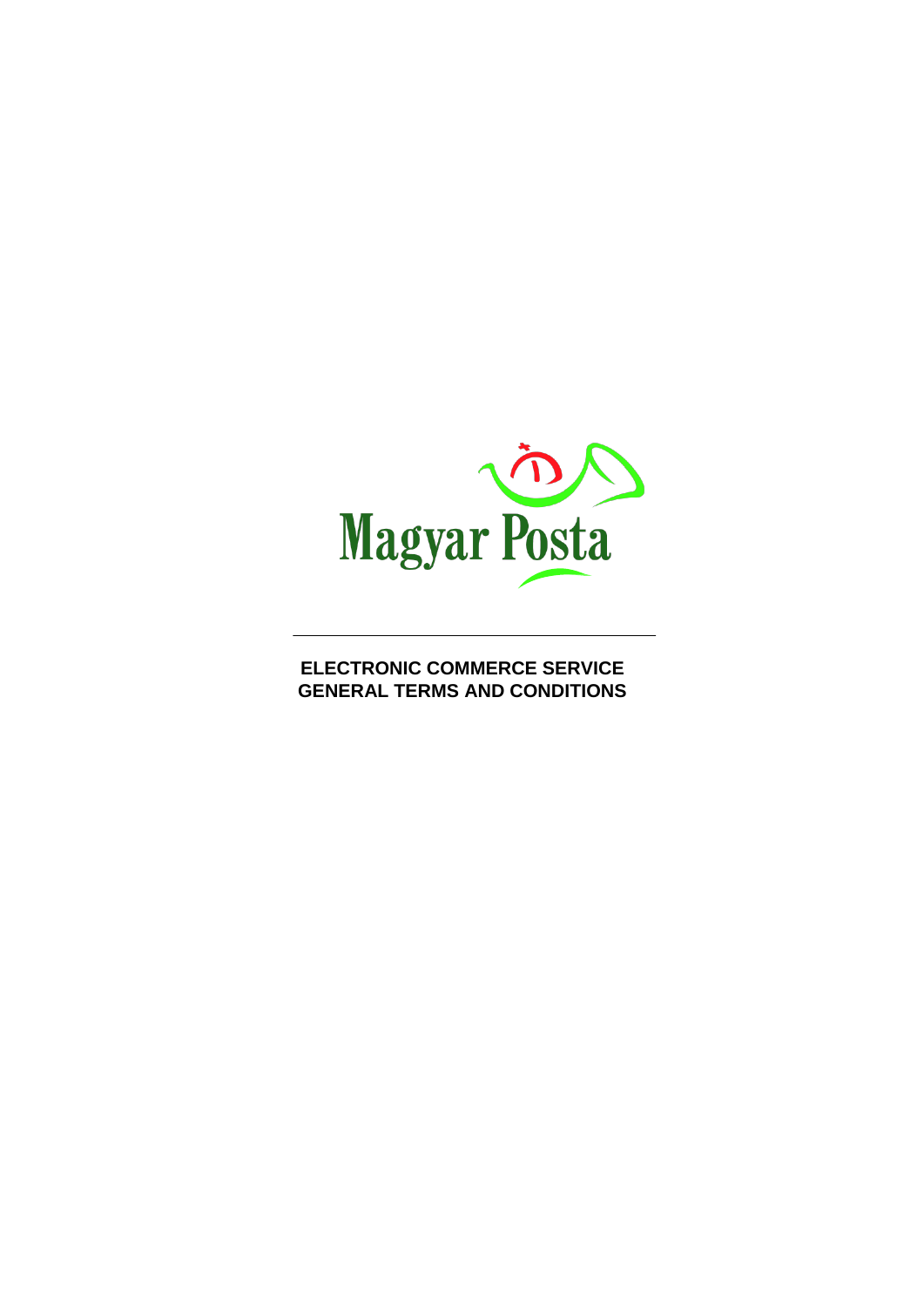# **1. Company data:**

| Name:                                                                  | Magyar Posta Zártkörűen Működő Részvénytársaság                                                               |  |  |
|------------------------------------------------------------------------|---------------------------------------------------------------------------------------------------------------|--|--|
| Registered office:                                                     | 1138 Budapest, Dunavirág u. 2-6.                                                                              |  |  |
| Trade register no.:                                                    | Cg. 01-10-042463                                                                                              |  |  |
| Tax no.:                                                               | 10901232-2-44                                                                                                 |  |  |
|                                                                        | Customer Service postal address: Magyar Posta Zrt. Ügyfélgondozási Központ (3512 Miskolc)                     |  |  |
| Customer Service phone no.:                                            | +36 40/46-46-46 Monday to Wednesday and Friday<br>between 8 am and 5 pm; and Thursday between 8 am to 8<br>pm |  |  |
| Customer Service fax number:                                           | +36 46/320-136                                                                                                |  |  |
| Customer Service e-mail address: ugyfelszolgalat@posta.hu<br>Web site: | www.posta.hu                                                                                                  |  |  |

# **2. Introductory Provisions**

- 2.1. The present General Terms and Conditions (hereinafter referred to as GTC) contain the legal terms and conditions for orders and purchases made on the web site www.posta.hu operated by Magyar Posta Zrt. (hereinafter referred to as Posta).
- 2.2. The contract is concluded in a non-written form by the purchaser (hereinafter referred to as the Customer) electronically ordering the chosen items in Hungarian or English on the online interface accessible in Hungarian and English (hereinafter referred to as the webshop). The thus created contract is not recorded separately but can be traced later by the order number.
- 2.3. By registering, prior to confirming the order, the Customer states that he knows, agrees to be bound by and accepts the present GTC and the special rules and general terms and conditions applying to products sold under the Electronic Commerce Service (General Terms and Conditions).
- 2.4. Posta is entitled to unilaterally amend the special rules and general terms and conditions applying to products sold under the Electronic Commerce Service at any time without stating a reason and without giving separate notice with the proviso that the changes may not affect the orders currently being processed. Posta shall publish the amendment to the GTC at least 8 days before the changes enter into force, and post the notice about the change on its web site (Other General Terms and Conditions 2).

<sup>2.5.</sup>  $-1$ 

 $\overline{a}$ <sup>1</sup> Expired on 1 March 2014.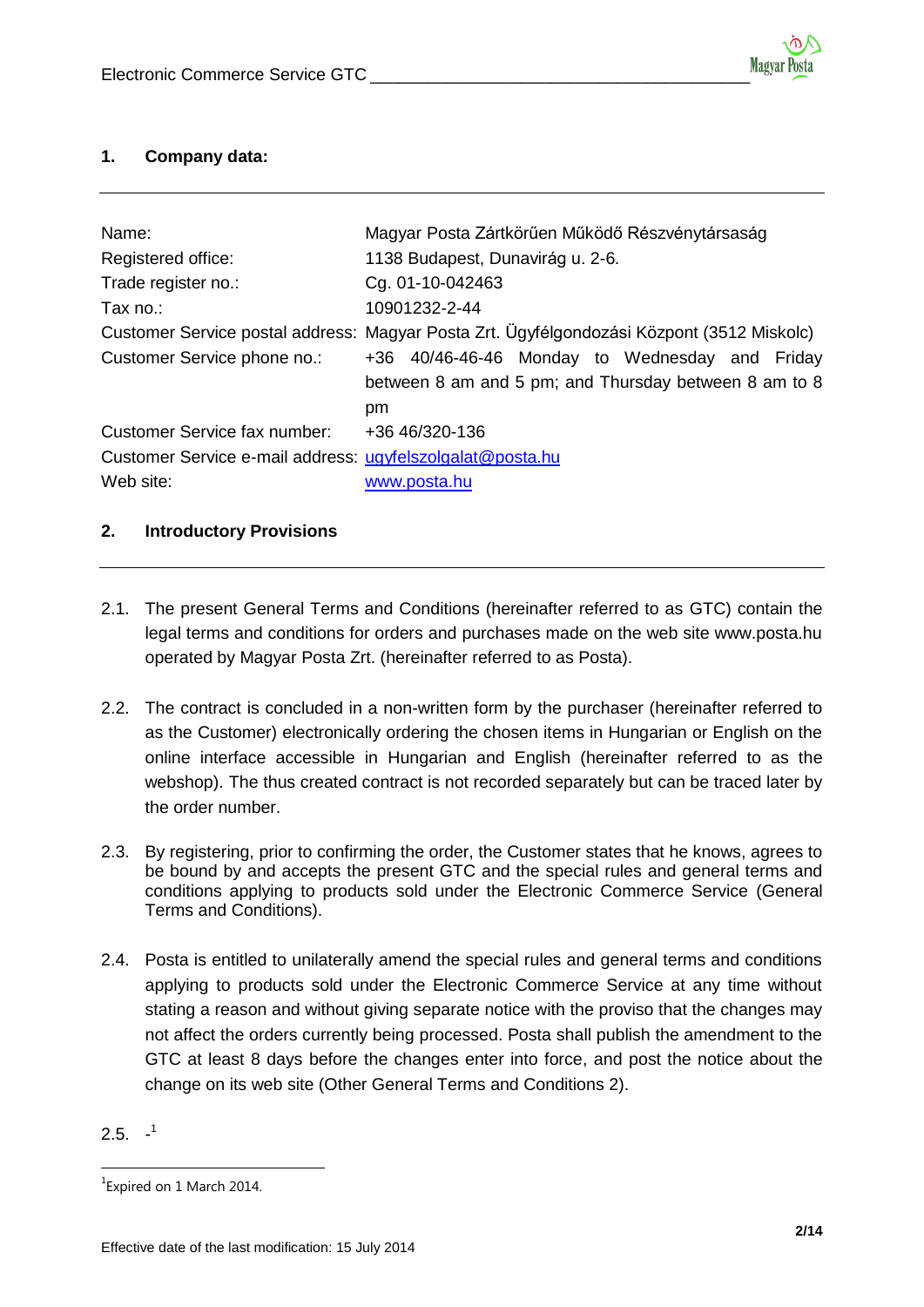- 2.6. The main features of the products and services offered in the webshop are stated in the description attached to each product. Posta accepts no liability for damage arising from the misinterpretation of the product descriptions.
- 2.7. Posta handles the written and visual information given on the web site with due care, but points out that the information may be subject to change and may contain typographical errors.

# **3. Products that can be ordered under the Electronic Commerce Service (products that can be ordered online)**

- 3.1. The following product groups can be ordered in the webshop:
	- **3.1.1. Tax forms**
	- **3.1.2. Stamp subscriptions**
	- **3.1.3. Philatelic products**
	- **3.1.4. Your Own Stamps**
	- **3.1.5. Coins and coin sets<sup>2</sup>**
	- **3.1.6. Envelopes and Packing boxes**
	- **3.1.7. Posta Paletta vouchers**
	- **3.1.8. Prepaid postal products**
	- **3.1.9. - 3**
- **4. Registration**
- 4.1. To order through the webshop, registration is required. For this an online form must be completed and approved. Posta is entitled to refuse any request for registration, if the user provides untrue or insufficient data on the registration form, or if the data or circumstances indicate that the purpose of registration is not the proper use of the web page.
- 4.2. Posta is entitled to delete the registration in the event that abuse, illegal behaviour or an illegal act by the user is perceived while using the web page (browsing or ordering).

 $\ddot{\phantom{a}}$ Between 27 March 2014 and 15 July 2014 Posta did not apply the provisions included in this section.

<sup>&</sup>lt;sup>3</sup> Expired on 1 March 2014.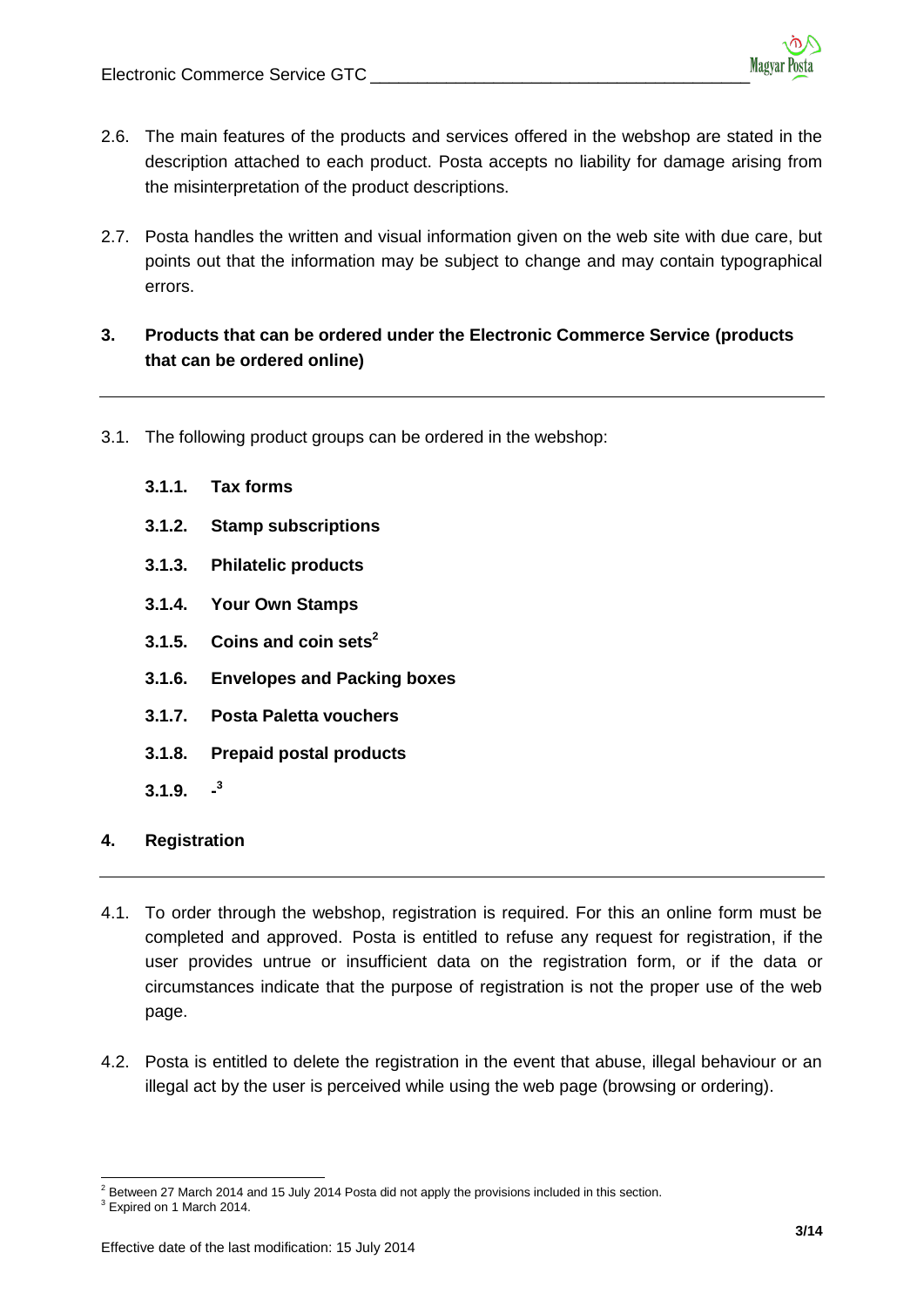- 4.3. Every user wishing to register must activate their registration by clicking on a link in an email sent to their e-mail address given in the course of registration. Already registered visitors can log in by entering their user name and password given during registration, either before or after compiling the contents of their basket<sup>4</sup> using the "Enter" function. After logging in the Customer is free to change his registered data and view his earlier orders. The deletion of personal data given in the course of registration may be requested by sending an e-mail to [ugyfelszolgalat@posta.hu,](mailto:ugyfelszolgalat@posta.hu) calling +36 40/46-46-46, sending a letter to Magyar Posta Zrt. Ügyfélgondozási Központ, 3512 Miskolc, or faxing +36 46/320- 136. If the Customer wishes to make another order after his data have been deleted, he must register again.
- 4.4. Registered Customers may only make purchases and act in their own name, and for business organisations the natural persons entitled or authorised to that end may make purchases and act on behalf of the organisation. As regards the activity of a person acting without due entitlement or authorisation, the rules on impromptu agency of Act V of 2013 on the Civil Code will apply.

# **5. Orders**

- 5.1. Placing an order with a basket containing one type or mixed types of product<sup>5</sup> from the following list: tax forms, philatelic products, coins, coin sets, prepaid postal products, envelopes and packing boxes, Posta Paletta vouchers
- **5.1.1.**The Customer can compile his order by placing the webshop products into a basket. The process of ordering can be started by clicking the "Basket" button next to the product. In order to buy more than one of the same product, the Customer can state the desired number of items next to the price of the product after placing the item in the basket.
- **5.1.2.**Only items that are in stock in the webshop may be ordered. When stocks are very low, the item may become unavailable as the order is being made. In such cases Posta will immediately contact the Customer and inform him that the item is out of stock and suggest alternative purchase options.
- **5.1.3.**By clicking on the "Basket" button the items already placed in the basket may be viewed, items in the basket can be removed or changed, and placing the order can be started using the "Order" button.
- **5.1.4.**The Customer can remove items from the basket or change the number of items ordered at any stage of the ordering process.

 $\overline{a}$  $<sup>4</sup>$  Virtual basket, in which the Customer places the products he wishes to buy.</sup>

<sup>&</sup>lt;sup>5</sup> A basket with mixed items from different product groups.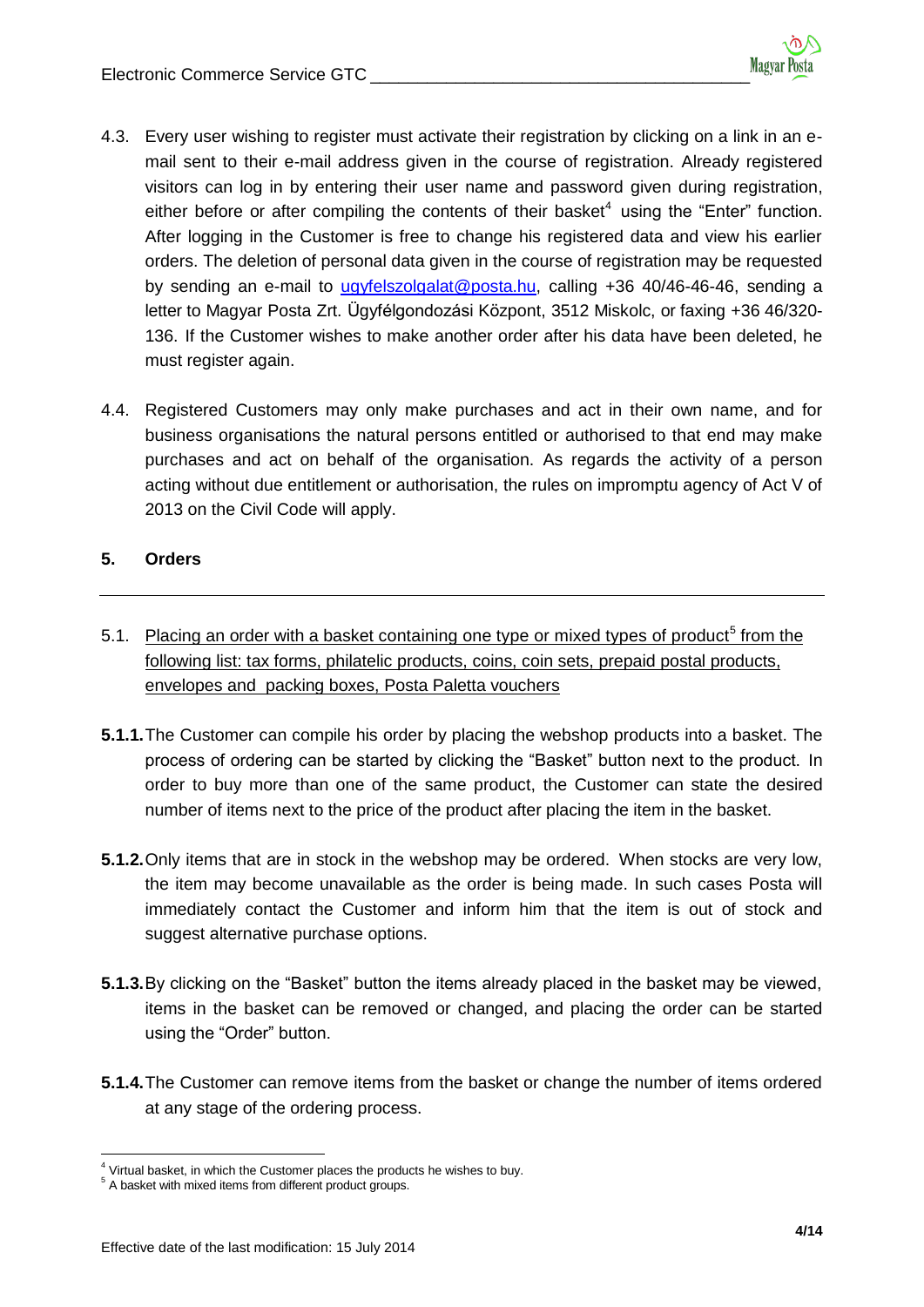### 5.2. Ordering stamp subscriptions

- **5.2.1.**A stamp subscription cannot be ordered in the same basket together with items from other product groups. If the Customer wishes to order other types of product as well, a new order must be started and placed for that.
- **5.2.2.**After selecting the product, the Customer must give the parameters of the product he wishes to subscribe for, which can be the following: stamp or stamp on a cover, unused or used.
- **5.2.3.**Apart from this the frequency of delivery must be chosen. If the Customer chooses
	- **5.2.3.1.** annual delivery, the stamps will be delivered together at the end of the year in question:
	- **5.2.3.2.** six-monthly delivery, the stamps will be delivered twice a year (in July and December):
	- **5.2.3.3.** quarterly delivery, the stamps will be delivered four times a year (in April, July, October and December).
- **5.2.4.**For Customers who order a stamp subscription, Posta guarantees that the number of items ordered will be delivered of the stamps to be issued during the year.
- **5.2.5.**The fee for ordering the subscription is the selling price of the service ordered plus a service charge.
- **5.2.6.**Only debit/credit cards may be chosen from the available payment methods.

### 5.3. Editing and ordering Your Own Stamp

- **5.3.1.**The Customer may start an order for Your Own Stamps in the webshop by clicking the "Edit" button next to the Your Own Stamp products.
- **5.3.2.**The process of editing and ordering Your Own Stamps consists of four main stages:
	- Stage 1 "Upload your photo": In stage 1 the Customer can select and upload the photograph he wishes to appear on the label of Your Own Stamp by clicking the "Select" button. After the photo has been uploaded, the next stage can be reached by clicking "Go to edit".
	- Stage 2 "Edit if required": In stage 2 the Customer can replace the chosen stamp sheet, if necessary, and set the desired detail of the uploaded photo for the label of the stamp with the help of the navigation buttons next to the sample picture or using the free hand editing option. To move on, click the "Go to check" button.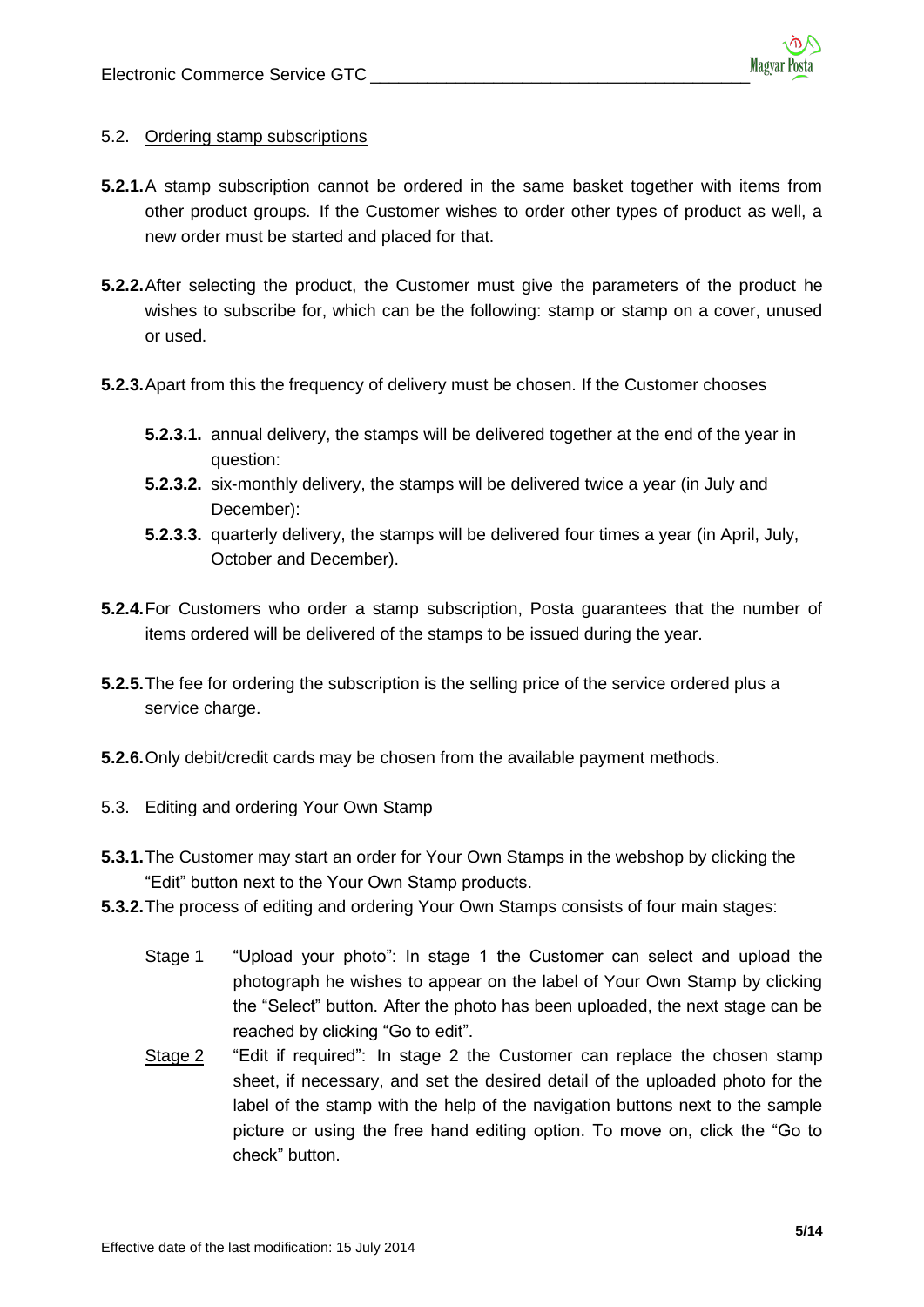- Stage 3 "Preview": In stage 3 the Customer can view the entire sheet of the edited Your Own Stamps. At this stage the Customer can edit further sheets of Your Own Stamps and move on by clicking the "Basket" button.
- Stage 4 The Customer can specify the desired quantity of Your Own Stamp sheets in the basket and move on to provide the personal details required to place the order.
- **5.3.3.**If the contents of the basket are mixed, all the ordered products will appear in the basket.
- 5.4.  $-$ <sup>6</sup>

## 5.5. Selecting the delivery and payment method

- **5.5.1.**The Customer must log in to order the products. The delivery and payment methods must be given on the page summarising the order. On this page the Customer has the option of adding notes to his order. After entering the necessary information, the order can be finalised and sent.
- **5.5.2.**The Customer must choose one of the delivery/payment methods and accept the general terms and conditions for the product by ticking the box for this purpose in order to send the order.
- **5.5.3.**Section 6 describes the methods of payment, and section 7 describes the delivery methods and deadlines.

### 5.6. Order confirmation

The Customer receives confirmation both by e-mail and on the web interface for every order placed. The order will be confirmed within a few minutes of the order being placed. The confirmation only verifies the placement of the order and not the fact that the goods can be dispatched and are available. If the requested quantity is not available, Posta will act as described in section 5.1.2. The confirmation contains the details of the order: the order number, the Customer's particulars, the name, quantity and price of the product(s) ordered, the chosen delivery and payment methods, and the total price of the order.

### **6. Payment methods**

6.1. "Delivery after payment" letters / parcels with payment for goods - except for stamp subscriptions (Online payment information: "cash on delivery")

 $\ddot{\phantom{a}}$ 

 $<sup>6</sup>$  Expired on 1 March 2014.</sup>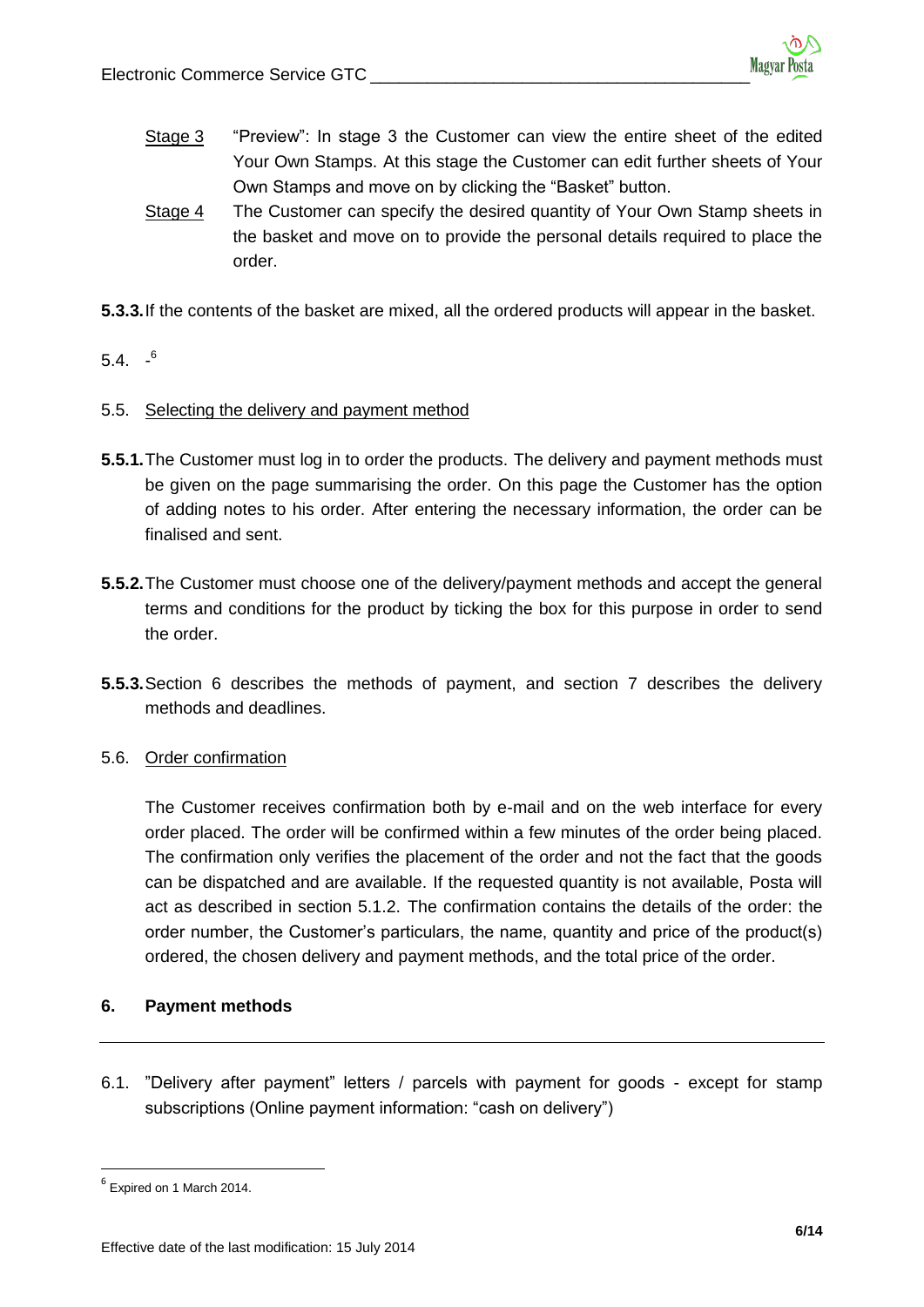- **6.1.1.**The Customer has the additional option of choosing to pay for the price of the goods ordered using the "Delivery after payment" letter service or the special payment for goods service that can be requested with parcels when completing the order form, provided that delivery is within Hungary. When delivery is outside Hungary, payment can only be made online.
- **6.1.2.**With the "Delivery after payment" letter service or the special payment for goods service that can be requested with parcels, the price of the ordered goods and the service charge must be paid on delivery.

### 6.2. Online payment

- **6.2.1.**Payment online is not made on Posta's web site but on a site operated by OTP Bank Nyrt. in compliance with the rules and security regulations of international card companies.
- **6.2.2.**During the transaction Posta has neither sight of nor access by any means to the details of the card and account behind it including its number or date of expiry.
- **6.2.3.**The payment page will perform the payment transaction and communicate its result to the webshop, which advises the Customer of the result of the transaction.
- **6.2.4.**In order to prevent the abuse of debit and credit cards, the Bank is entitled to modify or restrict the range of cards accepted while notifying the Acceptor retrospectively, if unauthorised/blocked card usage is perceived in large numbers on the virtual terminal operated by the Point of Acceptance.

# **7. Delivery methods and deadline, delivery charge**

The amount of the currently valid service charge will be marked when the online order is placed.

### 7.1. Collection at a postal outlet (only with delivery within Hungary)

- **7.1.1.**A postal outlet can also be chosen as the delivery location for ordered goods.
- **7.1.2.**Any postal outlet may be chosen as the place of collection.
- **7.1.3.**Posta informs the Customer by e-mail on the day the product has been forwarded to the postal outlet.
- **7.1.4.**The product can be collected during the opening hours of the postal outlet chosen as the place of collection.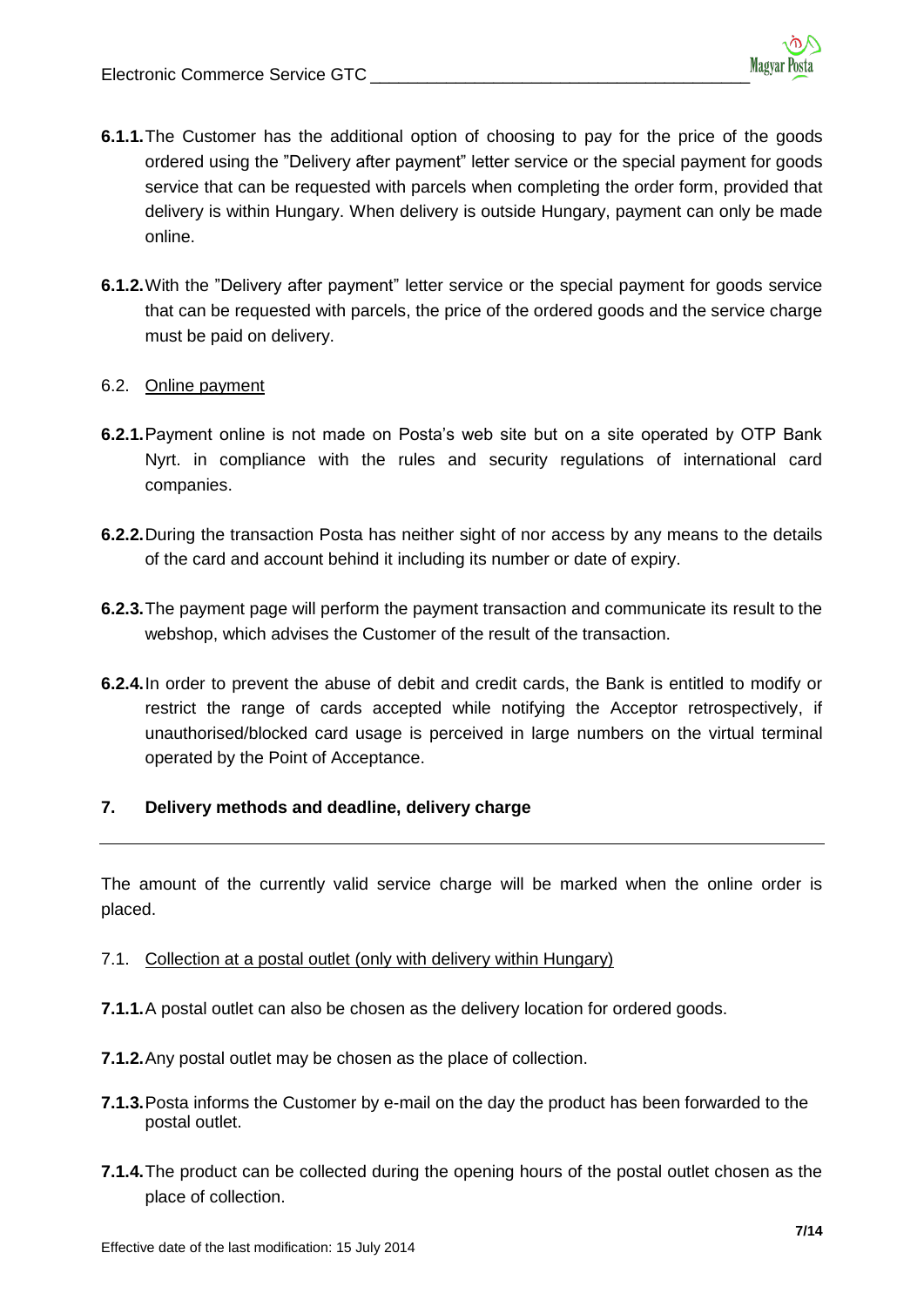**7.1.5.**The Customer must collect the ordered goods within 10 working days following the item's arrival at the postal outlet.

## 7.2. Delivery to an address

- **7.2.1.**The Customer may request the product to be posted to an address.
- **7.2.2.**Posta will attempt delivery of the item containing the goods twice. If neither of the delivery attempts is successful, the Customer can collect the item at the postal outlet marked on the notification within 5 working days following the second delivery attempt.

## 7.3. Delivery deadline

**7.3.1.**Delivery is by post. The invoice will be sent together with the item to the given delivery address. The details given on registration will feature as the purchaser's details on the invoice. Ordered goods will be posted within 15 working days following the date of order for domestic deliveries and within 30 working days for deliveries abroad (except for Stamp subscriptions and Your Own Stamps).

# **7.3.2.**- 7

**7.3.3.**The GTC for Your Own Stamps contain provisions for the delivery deadline for Your Own Stamps.

# 7.4. Delivery charge (HUF)

A delivery charge is applied per order for posting the products The service charge is subject to 27% VAT.

|                                                   | net   | gross |
|---------------------------------------------------|-------|-------|
| Post office delivery within Hungary               | 470   | 600   |
| Home delivery within Hungary                      | 630   | 800   |
| Non-priority outside Hungary                      | 1,063 | 1,350 |
| <b>Priority outside Hungary</b>                   | 1,732 | 2,200 |
| "Stamp subscription" delivery within Hungary, per | 220   | 280   |
| delivery                                          |       |       |

"Tax forms" are delivered free of charge.

# **8. Selling price, delivery, guarantee, cancellation**

8.1. Tax forms, philatelic products, your own stamps, coins, coin sets, prepaid postal products, envelopes and packing boxes, Posta Paletta vouchers

 $\frac{1}{7}$  Expired on 1 March 2014.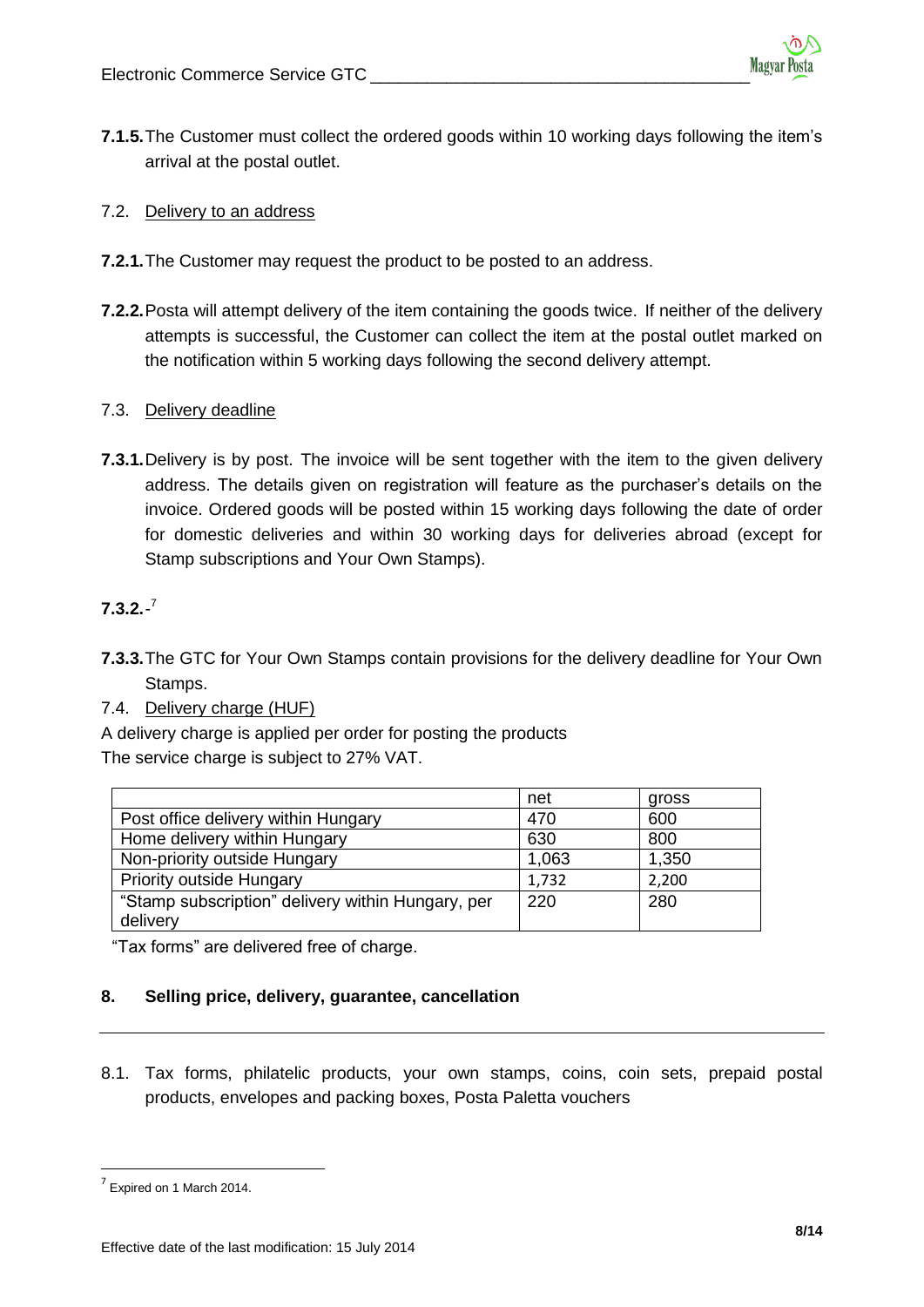- **8.1.1.**Customers who registered online can order products via the Internet against the payment of both the selling price of the product and the service charge.
- **8.1.2.**The price indicated next to the product in the webshop is the product's asking price, which includes VAT, if the product is subject to value added tax, but does not include the service charge, if applicable. The system automatically calculates a service charge of HUF 0 for product groups on which Posta makes no service charge. The asking price is valid at the given moment, and for products on special offer for the period of time advertised on the web page, and is only finalised when Posta sends confirmation after the order has been placed as described in section 5.6.
- **8.1.3.**For some products (e.g. Your Own Stamps) there is a discount over a certain quantity, which will be automatically deducted from the selling price for the given quantity by the system.
- **8.1.4.**If there is a price change, for orders placed before the change comes into effect the previous selling price (confirmed to the Customer) will be charged.

# **8.1.5.If the contents of the basket are mixed, the ordered goods will be invoiced and delivered separately for each product group (section 3).**

- **8.1.6.**After the order is forwarded, the Customer may cancel the contract without any obligation to state a reason
	- **8.1.6.1.** within 14 working days of receiving the ordered product if the item ordered was a product,
	- **8.1.6.2.** and within 14 working days of the date of entering into a contract if the item ordered was a service.
- **8.1.7.**The Customer may indicate his intention to cancel the contract to Posta as follows:
	- **8.1.7.1.** prior to receiving the ordered goods, informing Posta's Customer Care Centre of the cancellation of the order in writing (by post, fax or e-mail) or verbally (by phone),
	- **8.1.7.2.** by refusing to accept the ordered product at the time of its delivery,
	- **8.1.7.3.** by informing Posta's Customer Care Centre in writing (by post, fax or e-mail) or verbally (by phone) before the  $24<sup>th</sup>$  hour of the  $14<sup>th</sup>$  working day following the day the product was received (or the date of entering into a contract in the case of a contract to provide a service), and posting the ordered product together with the invoice to Posta within 14 working days following receipt of the product. The Customer must pay the cost of returning the product.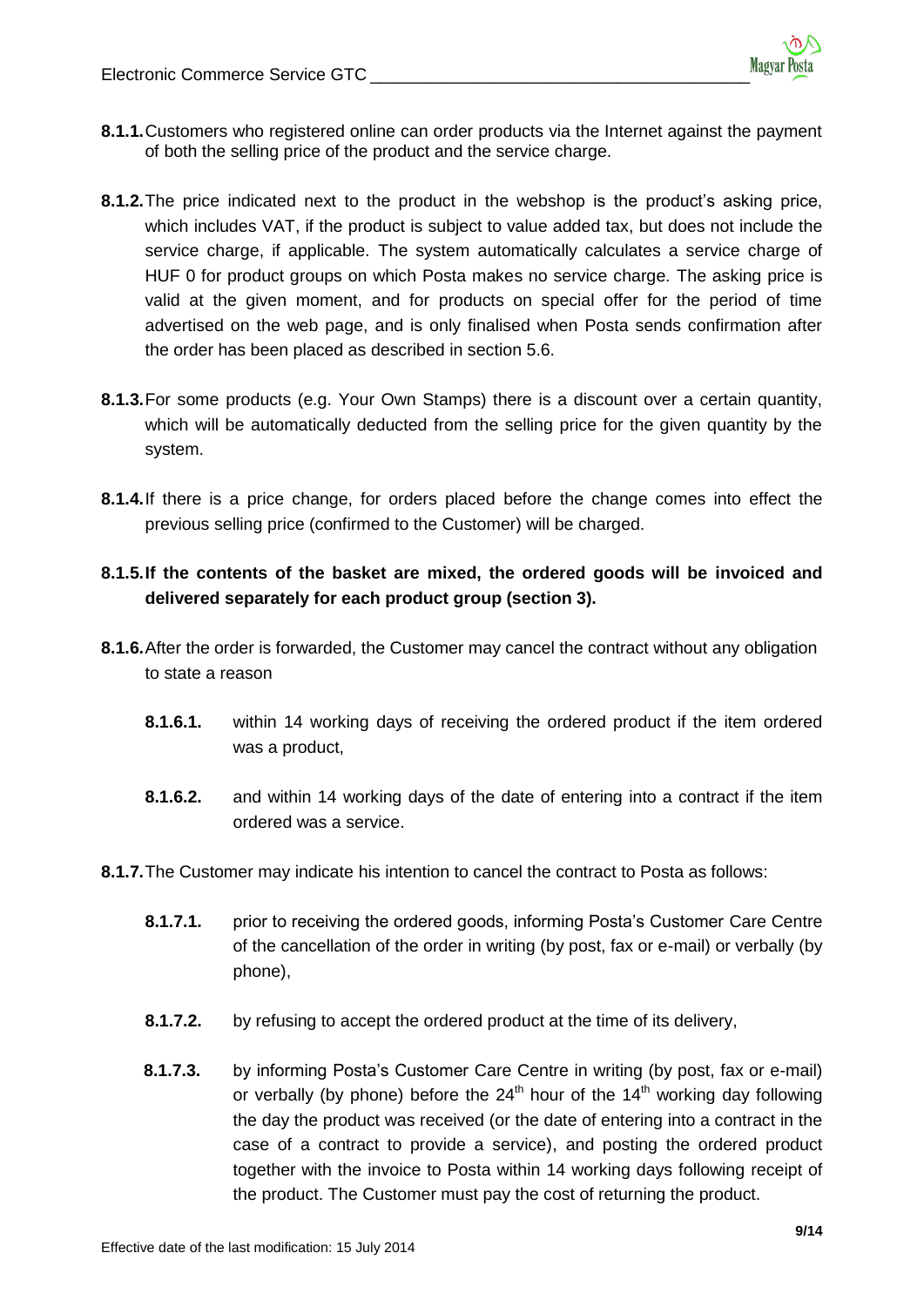- **8.1.8.**If the price of the returned product has been paid by the Customer, Posta will refund the amount to the Customer within 30 days following the date of cancellation at the latest.
- **8.1.9.**With Your Own Stamp orders there is no cancellation option as this is a custom product.
- **8.1.10.** The Customer may make comments and complaints concerning the order or the invoice by contacting Posta's Customer Care Centre by the means given in section I (Company data).
- **8.1.11. Special rules for products sold under the Electronic Commerce Service and general terms and conditions affecting specific products provide for:**
- **8.1.11.1. the delivery charge:** (Philately GTC)
- **8.1.11.2. potential discounts:** (Philately GTC)
- **8.1.11.3. other special terms and conditions:** (Philately GTC; special rules for ordering tax forms electronically: Annex 1)

 $8.2.$   $^{-8}$ 

# **9. Exclusion of liability**

- 9.1. In the case of making purchases through the webshop it is assumed that the Customer is aware and accepts the possibilities and restrictions offered by the Internet. The user or the Customer notes that he himself must assess the potential risks related to browsing and purchasing, and he himself must ensure the safe use of his computer and the protection of the data stored on it. Posta is not liable for damage caused by force majeure or other events beyond its control including, but not restricted to damage arising from or caused by:
	- **a).** the use of the web site or the interruption of service,
	- **b).** changes to data by any person,
	- **c)** a delay in forwarding information,
	- **d)** viruses,
	- **e)** a software fault or an error in the Internet network, or other technical defect,
	- **f)** a fault in the line or system.

<sup>&</sup>lt;u>s</u><br>Bexpired on 1 March 2014.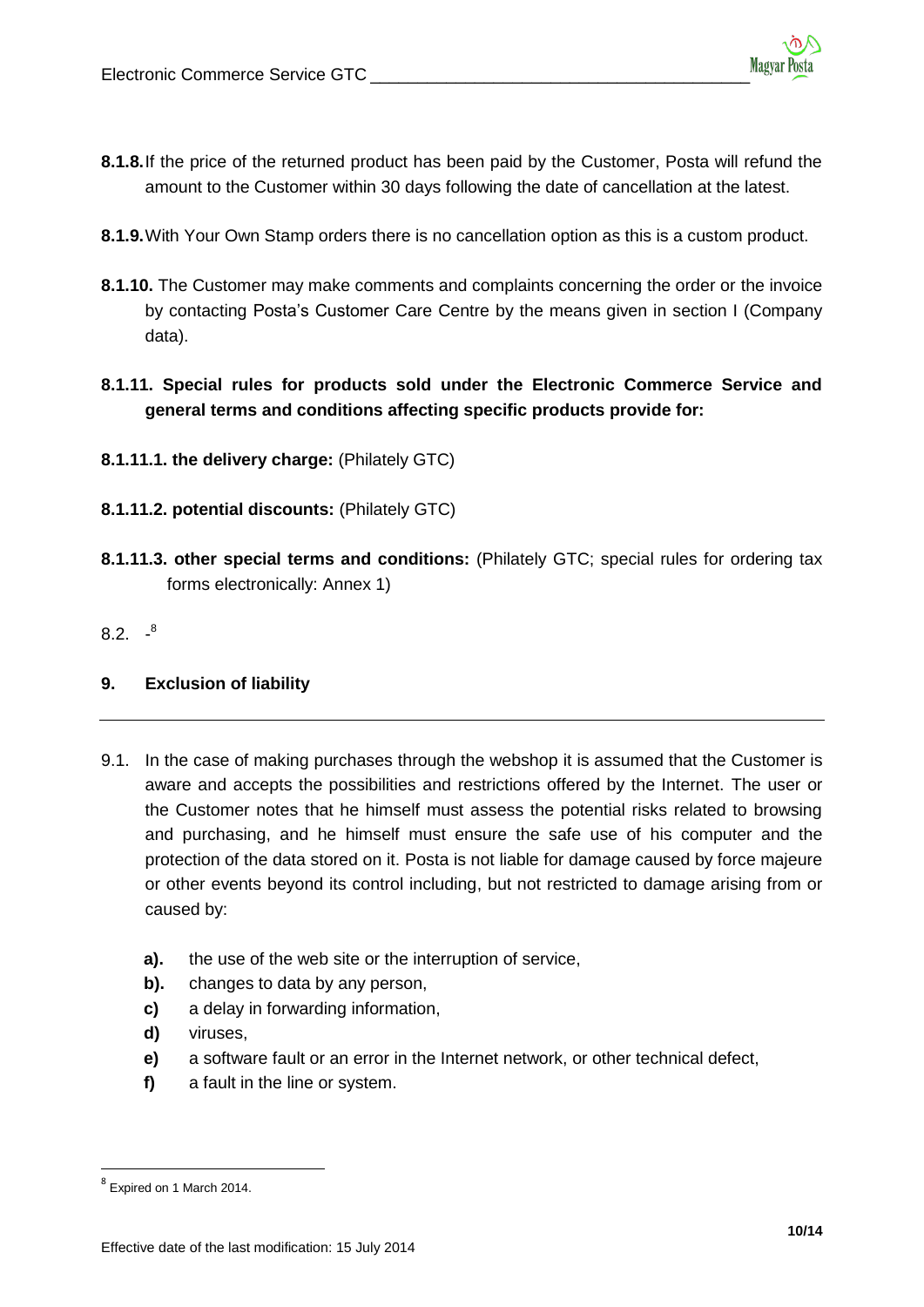9.2. At the [www.posta.hu](http://www.posta.hu/) web site there are possibilities to access other web sites through links. By navigating to these, the user can access pages maintained by other service providers where Posta has no influence over the handling of personal data, and Posta bears no liability whatsoever for the information and data published on the related web sites.

## **10. Data protection**

- 10.1. Visitors and Customers must give their personal particulars during registration, which are necessary to perform the services ordered (compulsory details: password, name, e-mail address, phone number, delivery and invoicing address). Supplying these particulars is voluntary. Posta will only use the given details for the performance of orders and arrangement of purchases. If Posta intends to use the personal details for a different purpose, it will clearly advise the Customer of this and will request the Customers' prior express consent to do this as well as providing a possibility for the Customer to prohibit the use of the data. Posta will handle the personal details until the registration is cancelled or for the mandatory period prescribed by law.
- 10.2. Taking its own data protection guidelines into account, Posta undertakes to handle and store Customers' data given in the course of registration to the degree necessary for the performance of the contract and for the subsequent verification of the conditions of the contract, and observing Act CVIII of 2001 on certain aspects of electronic commerce and information society services. Posta shall not disclose the particulars of registered persons and Customers to third parties, and shall act in accordance with Act CXII of 2011 on informational self-determination and freedom of information in handling such data.
- 10.3. Posta will not apply sanctions against a user who refuses to supply non-compulsory data.
- 10.4. Registered Customers may protest against the unlawful management of data. Registered Customers may request their data to be deleted or blocked, and may turn to the courts or to the president of the Hungarian National Authority for Data Protection and Freedom of Information for legal remedy.

# **11. Copyright**

The content of the web site in whole or in part may only be used, printed, reproduced, published, disseminated, stored, transferred or used in any way for public or commercial purposes beyond the scope and purposes of fair personal use with Posta's prior written permission.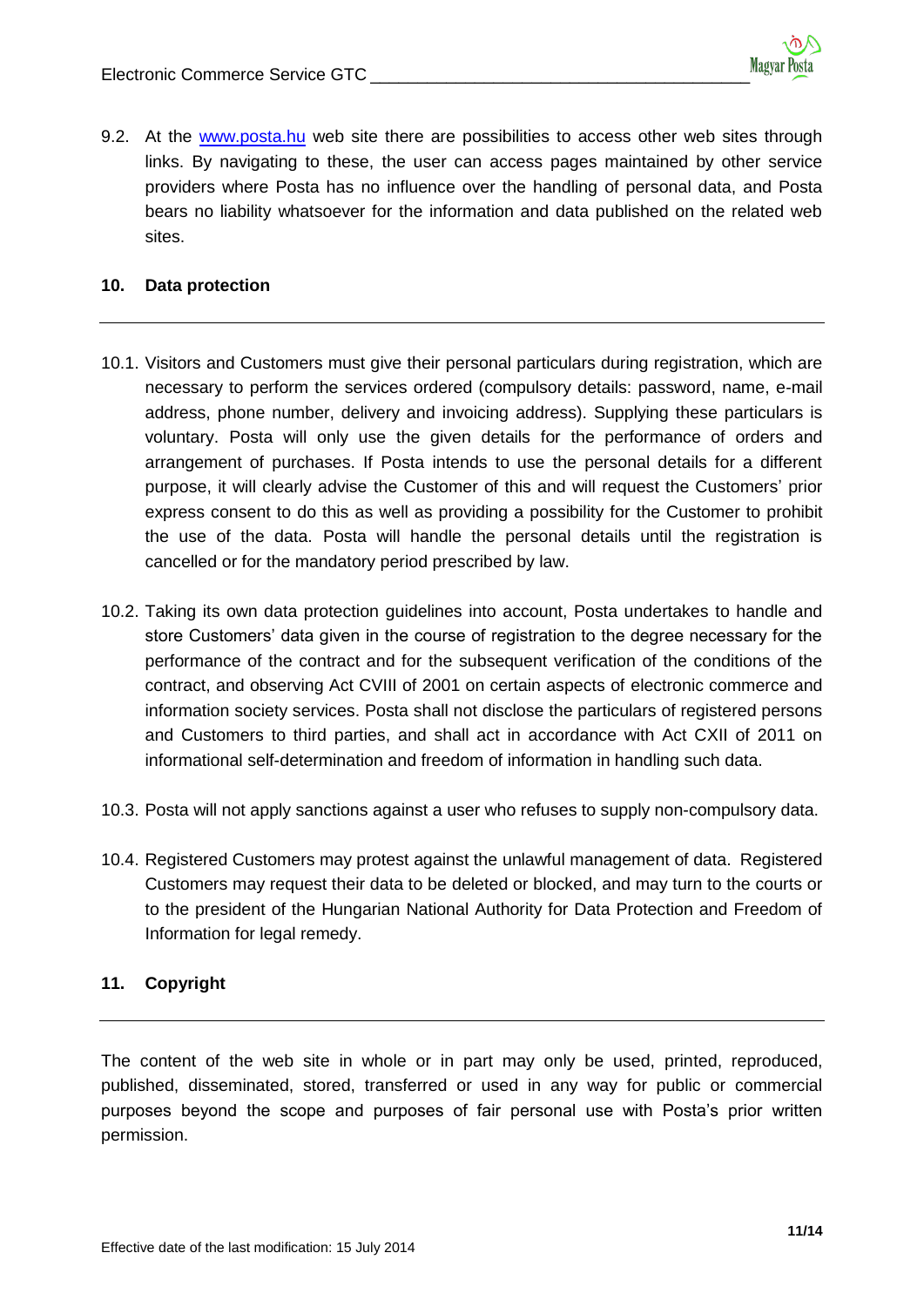# **12. Validity**

12.1. In matters not regulated by the present GTC, the provisions laid down in the special rules for products sold under the Electronic Commerce Service and the general terms and conditions affecting the specific product shall govern.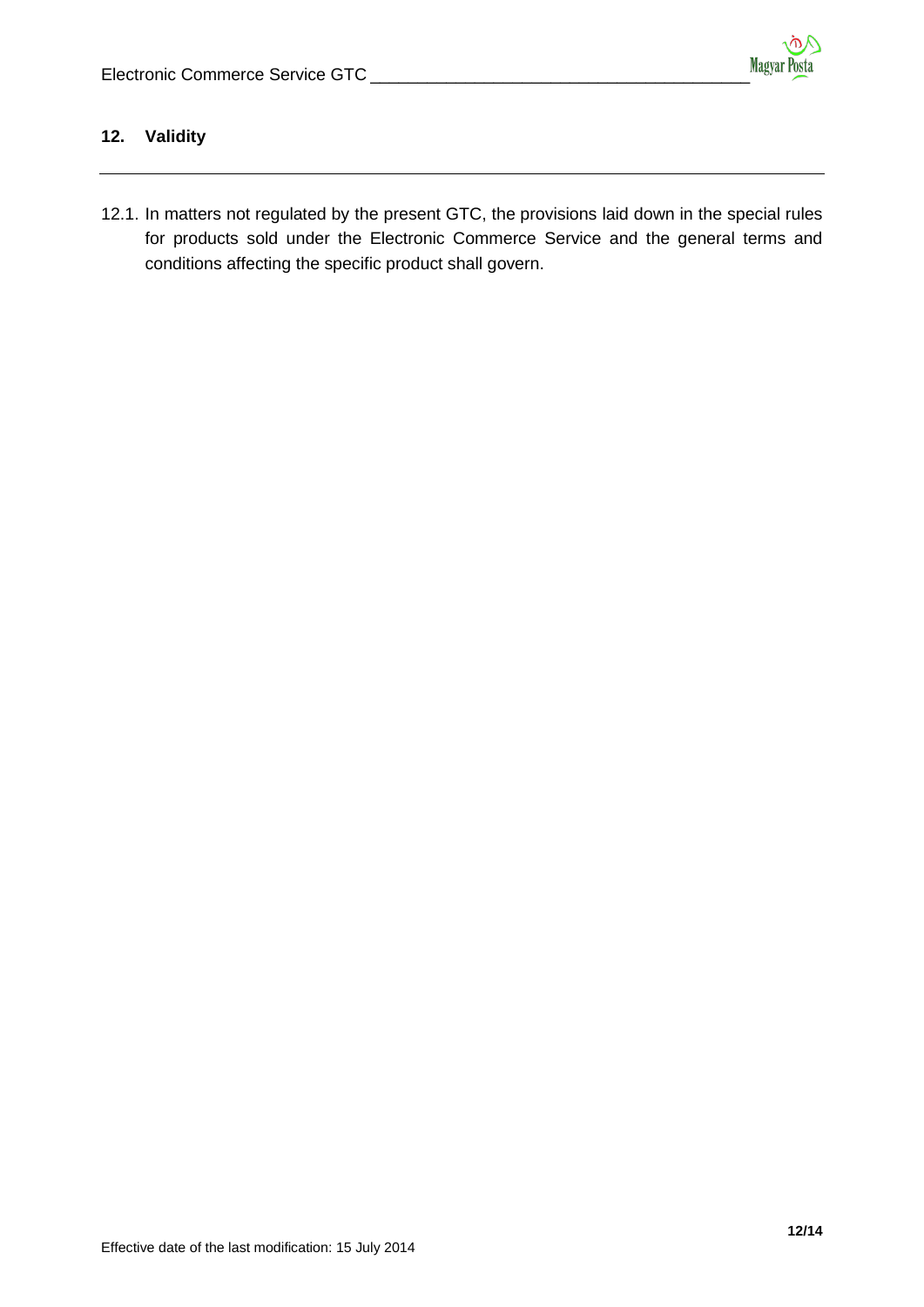## **Annex 1**

## **Special rules for ordering tax forms electronically**

Posta sells tax forms, which are available commercially and are required by the National Tax and Customs Administration.

Retailers and private customers can still obtain these forms from the wholesalers or other traders, but can also acquire them through Magyar Posta electronically on the following conditions.

The electronic order can be made pursuant to section 5 of the GTC.

## **When placing an order, the following must be noted:**

- The prices given include VAT.
- The minimum amount that can be ordered is 1 set of forms.

Posta provides no information to Customers about the type of form to be used by them, and thus accepts no liability for damage arising from the use of an inappropriate form. As regards tax forms to be used and submission deadlines, the effective legislation is authoritative. Information about this is given on the **National Tax and Customs Administration's web site** [\(http://nav.gov.hu\)](http://nav.gov.hu/).